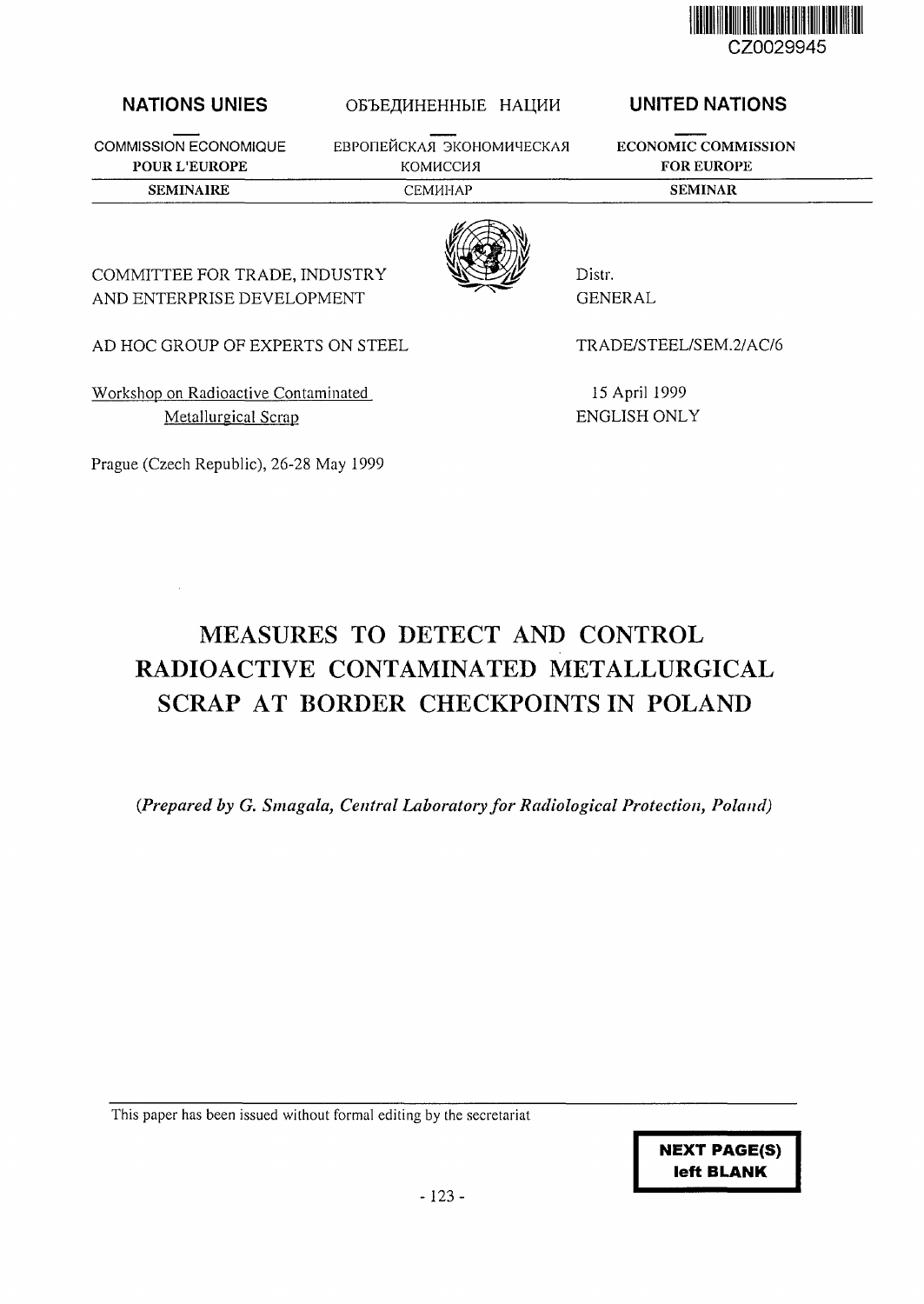## **1. Introduction**

Poland's geolocation was a decisive factor for the establishment of the national detection system at its border checkpoints.



As early as in 1990, Poland initiated a deployment of the fixed radiation control devices at its border checkpoints. Then, the issue of radioactive contaminated metallurgical scrap was not perceived as a big danger to undertake such detection measures, but it constituted an additional element to take relevant decisions.

# The reasons to increase national control and detection system at the border checkpoints in Poland, were to avoid the following risks:

- post Chernobyl contamination transports of goods  $\overline{a}$
- transfer of radioactive waste for their disposal or utilization (the Law on Environmental L Protection forbids the import of dangerous waste in Poland)
- high danger of becoming a transit country of illicit trafficking in nuclear materials and radioactive sources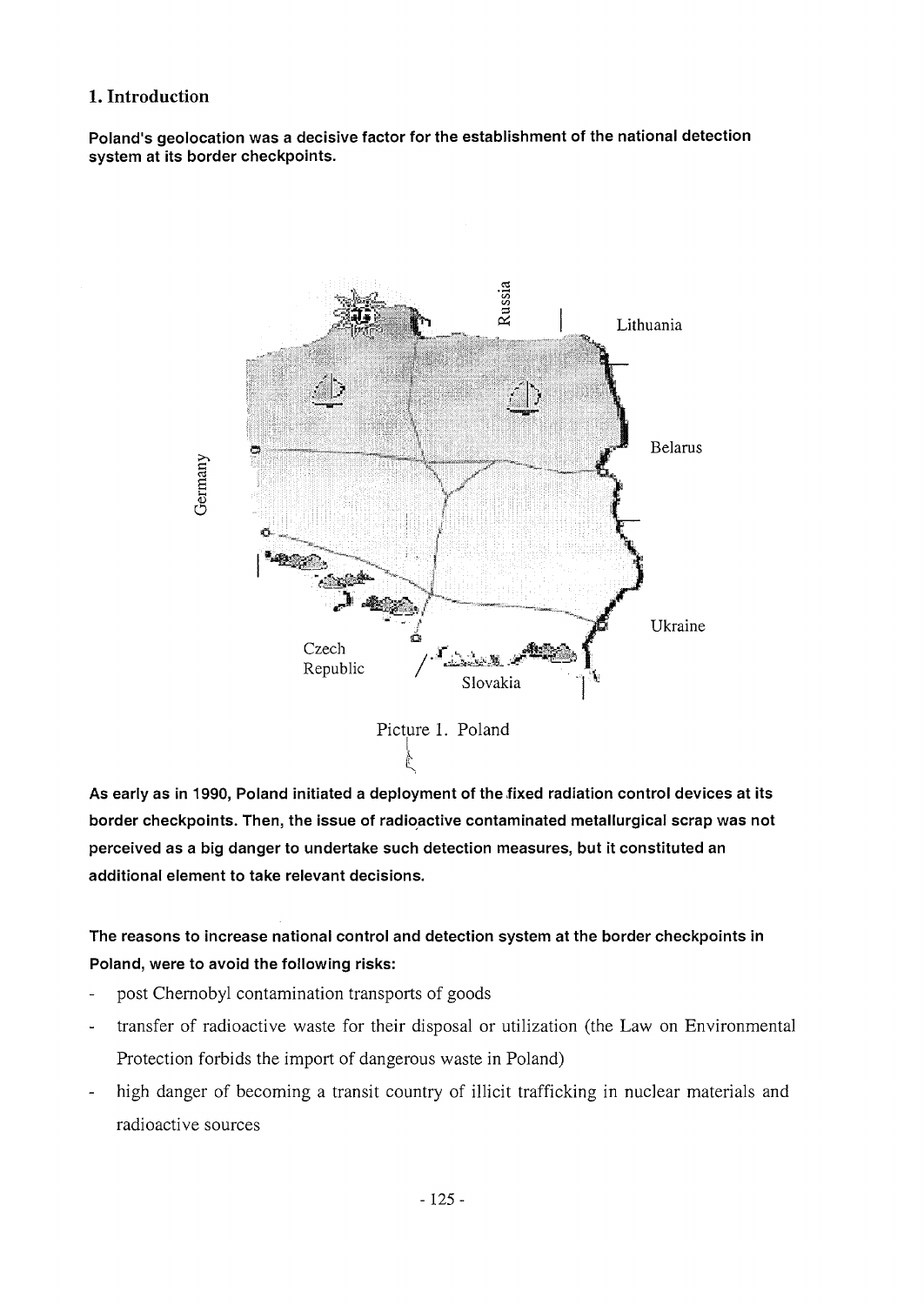transport of contaminated metal scrap.

Since the dissolution of the former Soviet Union, the perception of the above-mentioned threats has augmented. Paralelly with the enhancement of control and detection system at the border checkpoints, some measures of prevention systems have been implemented in Poland.

Lost and vagabonding nuclear materials or radioactive sources from the former Soviet/Russian military bases deployed in Poland could be and were found in the metal scrapyards and they could pose risk of metallurgical contamination. To reduce such a risk an installation of the portal radiation devices has been initiated also in metallurgy in Poland. Moreover, some incidents with involved radioactive sources in steel plants accelerated a decision on implementing the monitoring of metallurgical scrap, in regards to radioactive contamination, by some Polish mill plants.

Another problem began to loom with contaminated transports in transit, which might be and were returned by neighbouring countries e.g. Germany. At the end of 1994, Germany introduced unacceptable level of contamination for metal scrap imported from Central/Eastern Europe, mainly from Russia, Ukraine and Belarus. Poland's authorities were requested to assume some preventive measures to deter from exporting radioactive contaminated scrap to Germany. The unpermitted radioactive surface contamination of scrap transports was established at level 5  $\mu$ Sv/h by Germany. The German request was disseminated among the Border Guards staff and it is being taken into account during the controls.

## **2. National Prevention System**

Poland has developed and implemented an effective prevention system for the regulatory control of radiation safety and radiological protection.

The national regulatory infrastructure of control of nuclear material and radioactive sources is founded upon two legal Acts of Parliament:

- The Atomic Law (1986)
- The Law on Special Control of Foreign Trade in Goods and Technologies Subject to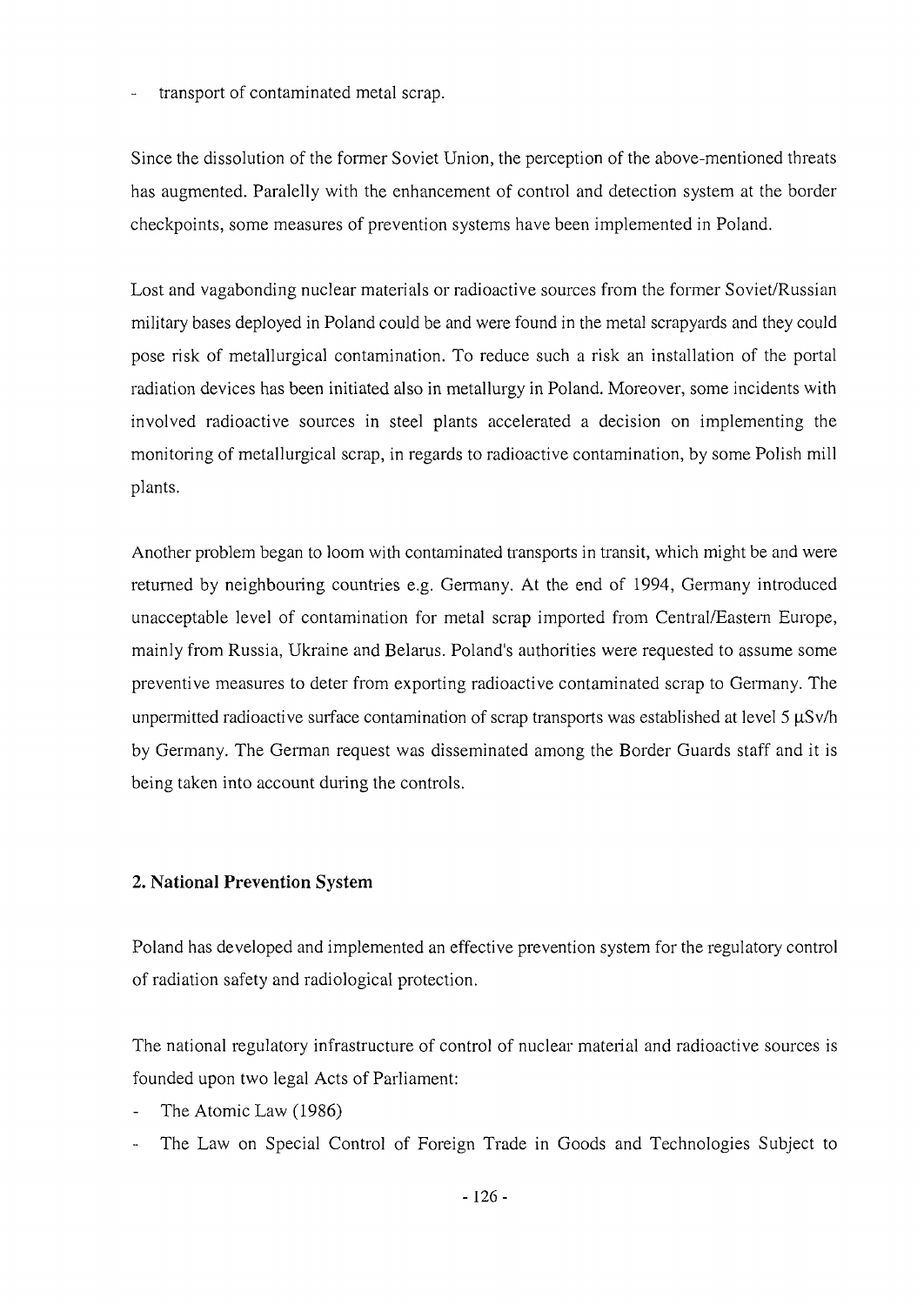#### International Agreements and Obligations called also the Export/Import Control Law (1993).

The export, import and transit of radioactive materials are subject to regulatory licensing and control. The radioactive contaminated metallurgical scrap does not require permission, if the activity concentration of radionuclides and the total activity in the consignment do not exceed fixed values for exempt material. The maximum concentration due to material non-homogeneity may exceed those limits on cases, where permission is not required, of not more than 100 times in relation to 1 kg sample. It was stated on the regulation, issued by the President of the National Atomic Energy Agency in 1997.

Poland has adopted international rules on the transport of dangerous goods covered by the IAEA Safety Standards Series No. 6 of 1985 (as amended 1990). As a consequence, the requirement for transport of excepted packages has also been applied; therefore the radiation level on external surface of the excepted package shall not exceed  $5 \mu Sv/h$  in Poland.

#### **3. Detection Capabilities**

The detection of radioactive contaminated metallurgical scrap rests with the Border Guards staff in Poland. According to the Law on Border Guards (Act of Parliament of 1990), the Border Guards have the right to control, stop or deny the entry to Poland of radioactive and nuclear materials and waste at the border checkpoints.

In 1990 a decision on monitoring radiation at border checkpoints was taken to detect all attempts of imported commodities with raised radiation level. It was decided to equip all border checkpoints with indigenous fixed installation instruments. The Border Guards operate these instruments, but local administration authorities cover the cost of their installation.

As of 1998, there are 103 such devices deployed in Poland (47 at road checkpoints, 33 at railroad checkpoints, 13 at the airports and 10 in the harbours of the Baltic Sea) [2]. In reality they cover Polish eastern border (with Ukraine, Belarus, Lithuania and Russia) and a majority of the crossing points with the other neighbouring countries. These instruments are deployed at the entrance gates.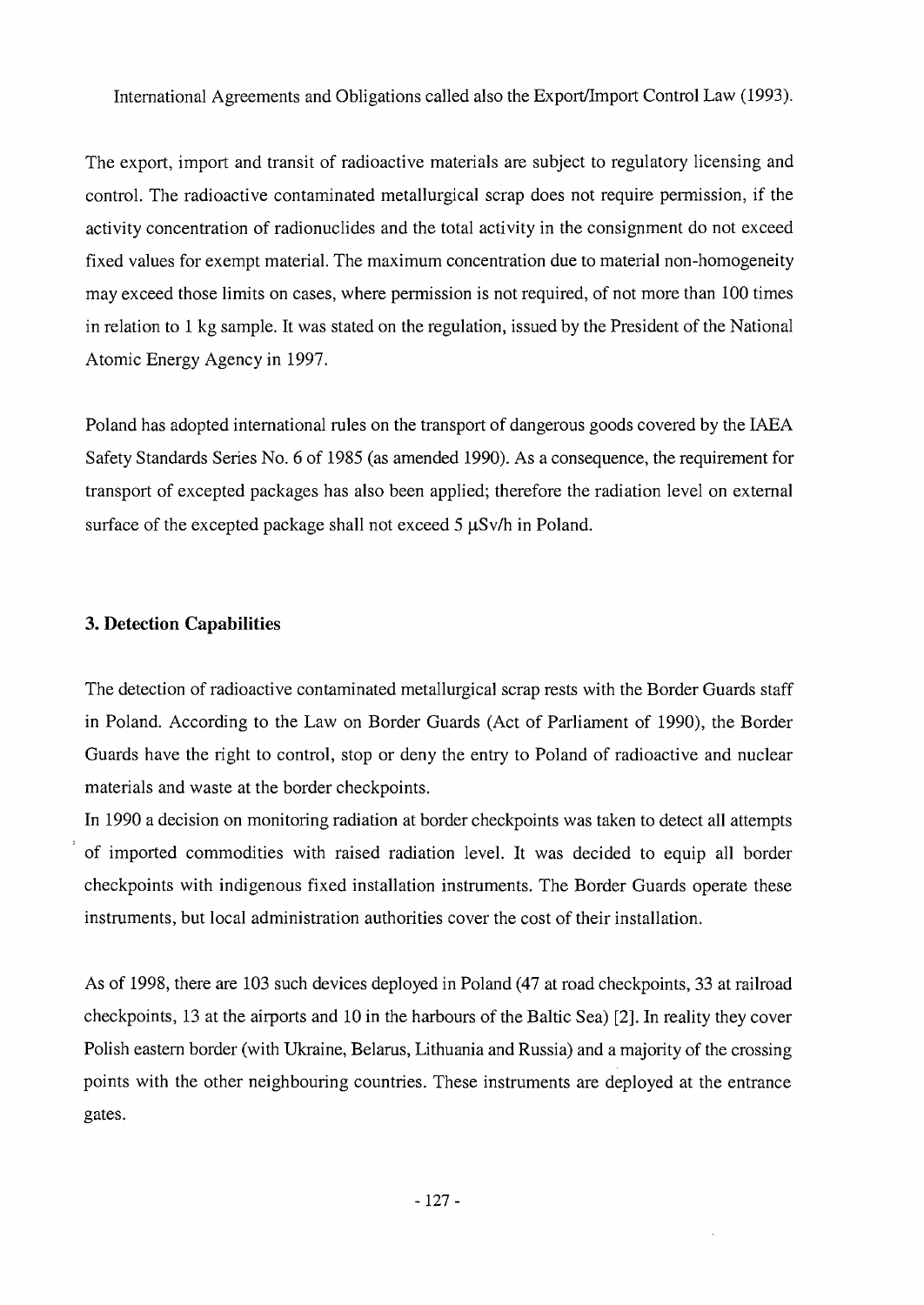The fixed installation instrument consists of [1]:

- a detection block, which contains large volume sodium iodide (Nal) (2.5" \* 2.5") scintillation detector in a lead collimator,
- a computerized control panel,
- a signal panel (optical acoustic).

The unit allows to detect 125  $\mu$ Ci (4.6 MBq) of gamma ray source Cs-137 within a distance of 5 m. from the detection block, when a vehicle is moving with a speed up to 30 km per hour. The alarm threshold can be set within the range from  $1.7 \mu R/h$  to  $31.8 \mu R/h$  [1] above the background gamma dose rate.

In Poland's practice an alarm is activated when the measured gamma dose rate exceeds twice the background level. In 1997 out of 82 million vehicles passing the checking gates, some 15000 alarms occurred and the entry was denied in 487 cases of incoming transports with contaminated material (in 1996 - 640 transports were denied) [2].

Vehicles, which are stopped are moved out of the control zone and examined thoroughly with hand-held instruments. When a contaminated vehicle leaves the control zone, the alarm disappears after 10 seconds.

Some 600 hand-held dosimeters and surface pollution meters (Polish origin) are at the disposal of the Border Guards use.

At present, the Border Guards perform their duties in accordance with the regulation on how to apply a transborder control of, among others, waste, harmful chemicals, nuclear and radioactive materials issued by the Chief Commander of the Border Guards in 1997. The reguiation provides guidelines for performing radiation control and taking proper decision by the officer on duty. Special attention is focused on commodities transported in a bulk form, as fertilizers, silicates, phosphorites, which contain elevated levels of natural radionuclides. Metal scrap has not been explicitly mentioned in the regulation, but it can be subject to the same requirements as for raw materials. The regulation includes basic provisions for maximum radiation levels for vehicles, which are in compliance with common provisions for the safe transport. Among returned transports of contaminated materials there were also radioactive contaminated metal scraps, on which the radiation on the surface was higher than accepted by Poland or Germany.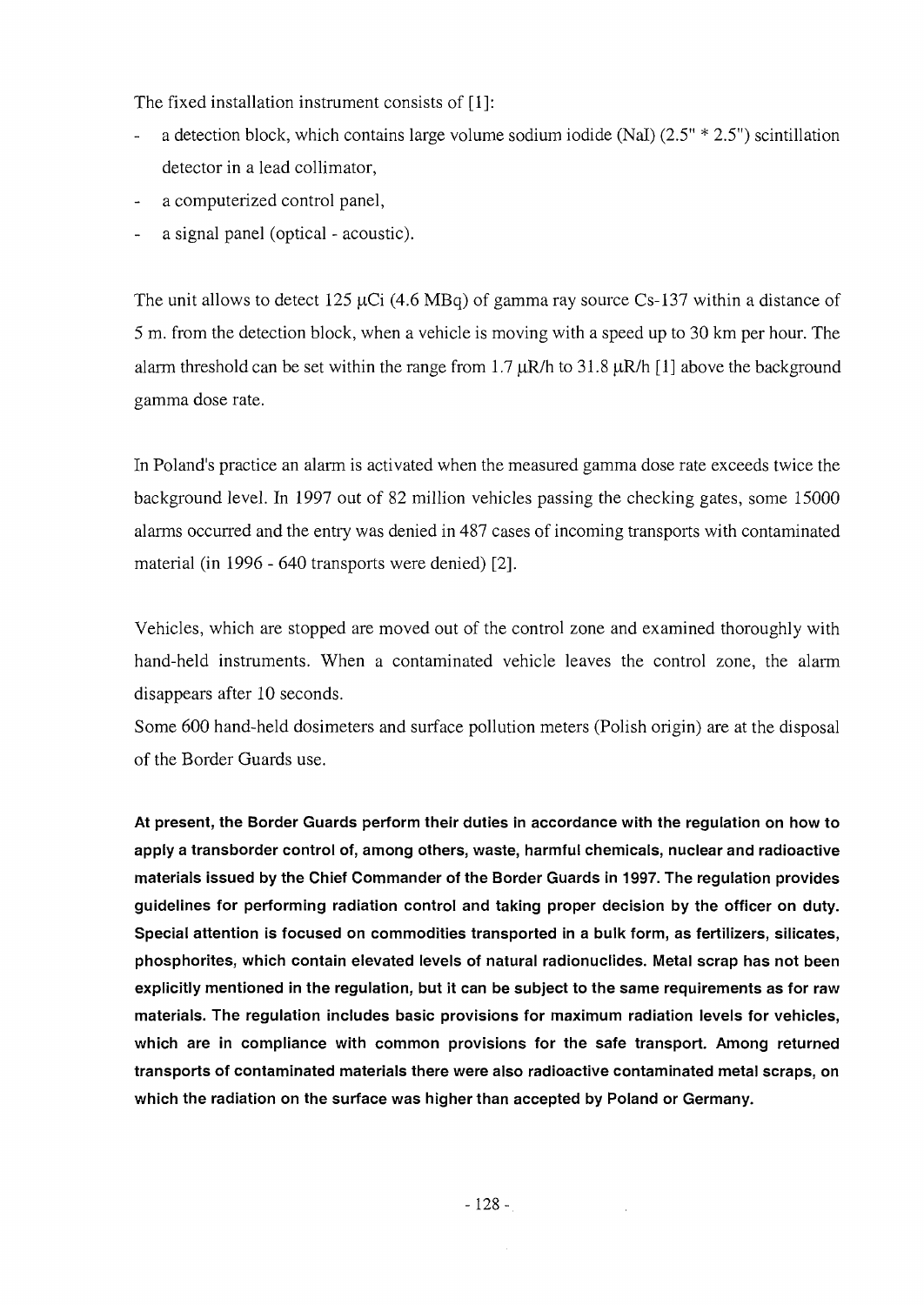In dubious cases, the border controlling staff seek advice or help with the prevention and emergency service team from the Central Laboratory for Radiological Protection (CLRP), which is responsible for providing help in case of accidents with radioactive and nuclear materials. The team is on duty around the clock and serves as a source of advice or first aid to Border Guards, Customs Services, Police, State Security Office or other law enforcement officials. If a phone advice is not sufficient, the officer on duty arrives at place, where illicit events happened and he takes action in accordance with the requirements of nuclear safety and radiological protection. When circumstances require an immediate response the emergency team from the CLRP can use a mobile laboratory with high-resolution spectrometer.

#### **4. Conclusions**

The legal foundations of Poland's prevention and control systems are recognized as conforming to international standards.

The country's initiative on deployment of the fixed radiation control instruments could prevent any illicit cross-border movement, including radioactive contaminated metallurgical scrap. The goal is to increase not only national control and detection system, but also an awareness of the Border Guards staff.

The law enforcement bodies, especially Border Guards, have been systematically enhancing their detection capabilities and they are able to perform most of detection actions independently. The borders of Poland could be recognized as well protected against illegal transfer of radioactive contaminated materials.